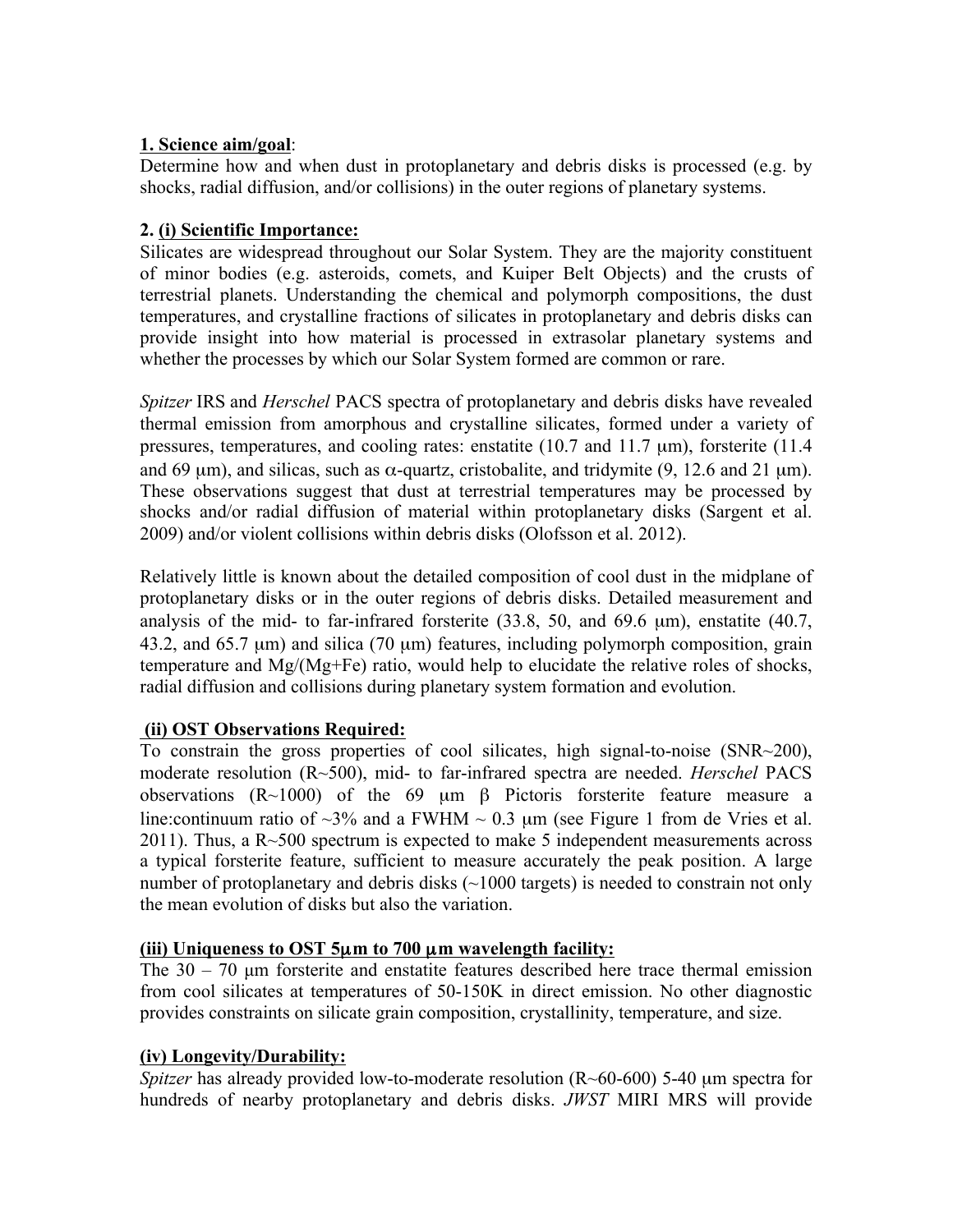$(R~3000)$  5-30  $\mu$ m spectra, enabling mapping of mid-infrared silicates and detailed characterization of warm silicates in more distant star forming regions. Since the farinfrared silicate emission feature positions are expected to change as a function of grain temperature and stoichiometry, joint analysis of mid- and far-infrared spectral features is needed to help break the degeneracy. Currently, SPICA-SAFARI is the only instrument planned that may address these science goals.

## **3. Figure:**



Herschel PACS image (top), Spitzer IRS spectrum (bottom left), and Herschel PACS spectrum of the β Pic debris disk (from de Vries et al. 2011). β Pic is barely resolved with PACS with a beam FWHM  $\sim$  8.2". The Spitzer IRS and Herschel PACS spectra detect crystalline olivine. A joint analysis of the Spitzer and Herschel spectra indicates that the best model contains crystalline olivine  $(Mg_{2-2x}Fe_{2x}SiO_4)$  with  $x = 0.01 \pm 0.001$ (1 $\sigma$ ) and a temperature of 85  $\pm$  6 K (1 $\sigma$ ).

# **4. Table:**

| Medium Resolution Scanning Spectrometer   Check all that apply to your program |  |
|--------------------------------------------------------------------------------|--|
| (MRSS) modes                                                                   |  |
| Pointed spectrum-30-140 µm                                                     |  |
| Pointed spectrum-140-660 µm                                                    |  |
| Spectral Survey 30-660 $\mu$ m R=500                                           |  |
| High-resolution FTS mode 30-660 µm,                                            |  |
| $R \sim 40,000$                                                                |  |

| Far-Infrared Imaging Polarimeter (FIP)                  | Check all that apply to your |
|---------------------------------------------------------|------------------------------|
| Modes                                                   | program                      |
| Differential Polarimetry: 40 and 80 µm simultaneously   |                              |
| Differential Polarimetry: 120 and 240 µm simultaneously |                              |
| Survey mapping: 40, 80, 120 and 240 µm simultaneously   |                              |
| Pointed observations: $40, 80, 120$ and $240 \mu m$     |                              |
| simultaneously                                          |                              |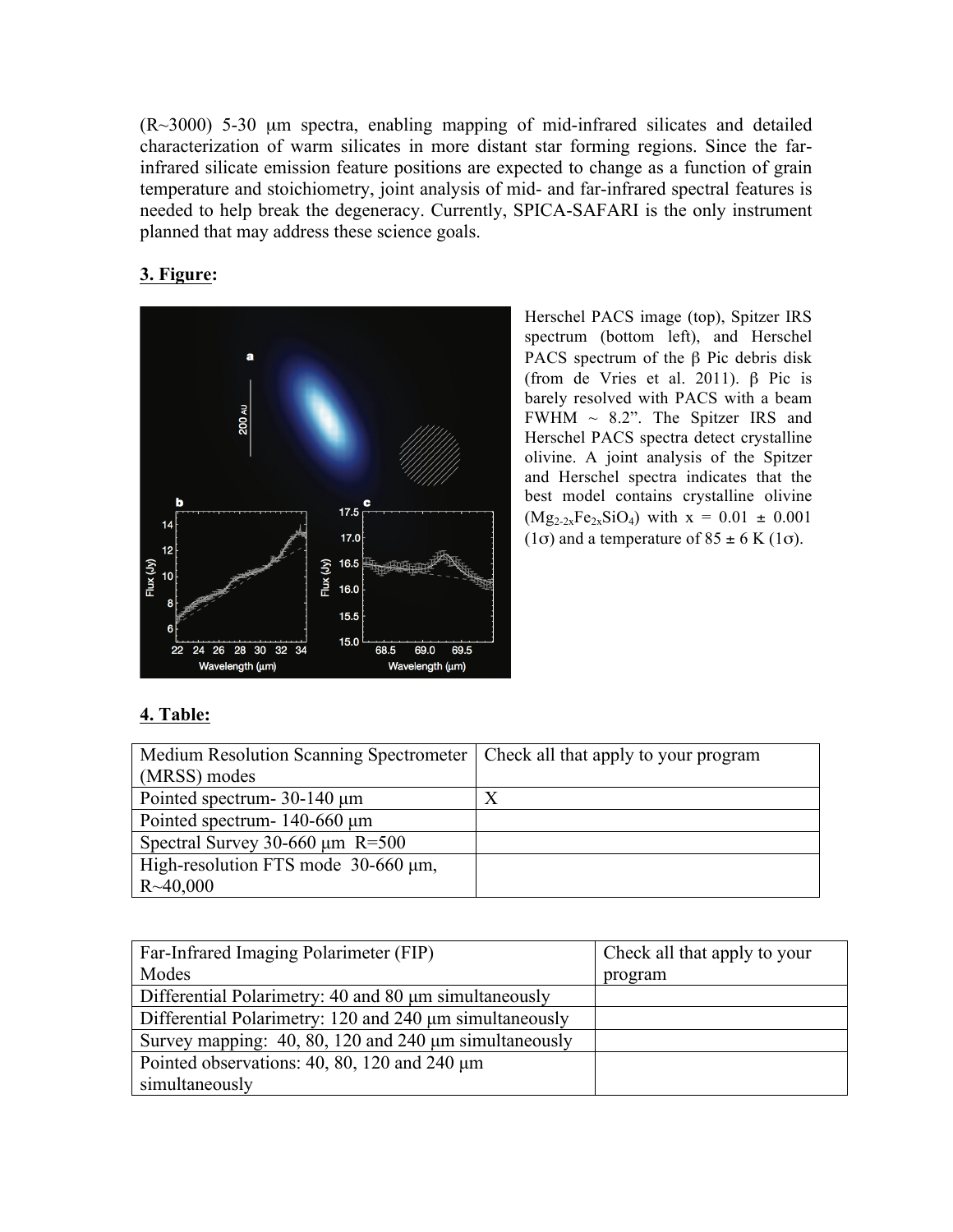| High Resolution Spectrometer (HRS)      | Check all that apply to your |
|-----------------------------------------|------------------------------|
| Modes                                   | program                      |
| Pointed spectrum, moderate resolution   |                              |
| Small spectral map, moderate resolution |                              |
| Pointed spectrum high resolution        |                              |
| Small spectral map, high resolution     |                              |
|                                         |                              |

| Heterodyne Instrument (HI or HERO)                            | Check all that apply to |
|---------------------------------------------------------------|-------------------------|
| Modes                                                         | your program            |
| a) Pointed observations with dedicated off position<br>Stare: |                         |
| b) Pointed observations with double beam switch               |                         |
| c) Dual frequency (please specify, required vs faster)        |                         |
| Raster                                                        |                         |
| Scanning: a) On the fly mapping with dedicated off            |                         |
| Please indicate the approximate off position distance.        |                         |
| b) On the fly with load chop                                  |                         |
| Tracking moving objects, comets, planets, etc. Please         |                         |
| specify which and/or required tracking speed                  |                         |
| Frequency survey                                              |                         |
| Polarization measurements                                     |                         |
| Please indicate required Stokes parameters and                |                         |
| measurement accuracy (3sigma)                                 |                         |
| Frequency switching (currently not designed for)              |                         |
| Please indicate minimum frequency throw                       |                         |

| Mid-Infrared Imager Spectrometer and      | Check all that apply to your |
|-------------------------------------------|------------------------------|
| Coronagraph (MISC) Modes                  | program                      |
| MIR Imaging                               |                              |
| <b>MIR Low Resolution Spectroscopy</b>    |                              |
| <b>MIR Medium Resolution Spectroscopy</b> |                              |
| <b>MIR High Resolution Spectroscopy</b>   |                              |
| MIR Coronagraph Imaging                   |                              |
| MIR Coronagraph Spectroscopy              |                              |
| <b>MIR Transit Spectroscopy</b>           |                              |

Note: [1] MIR Imaging